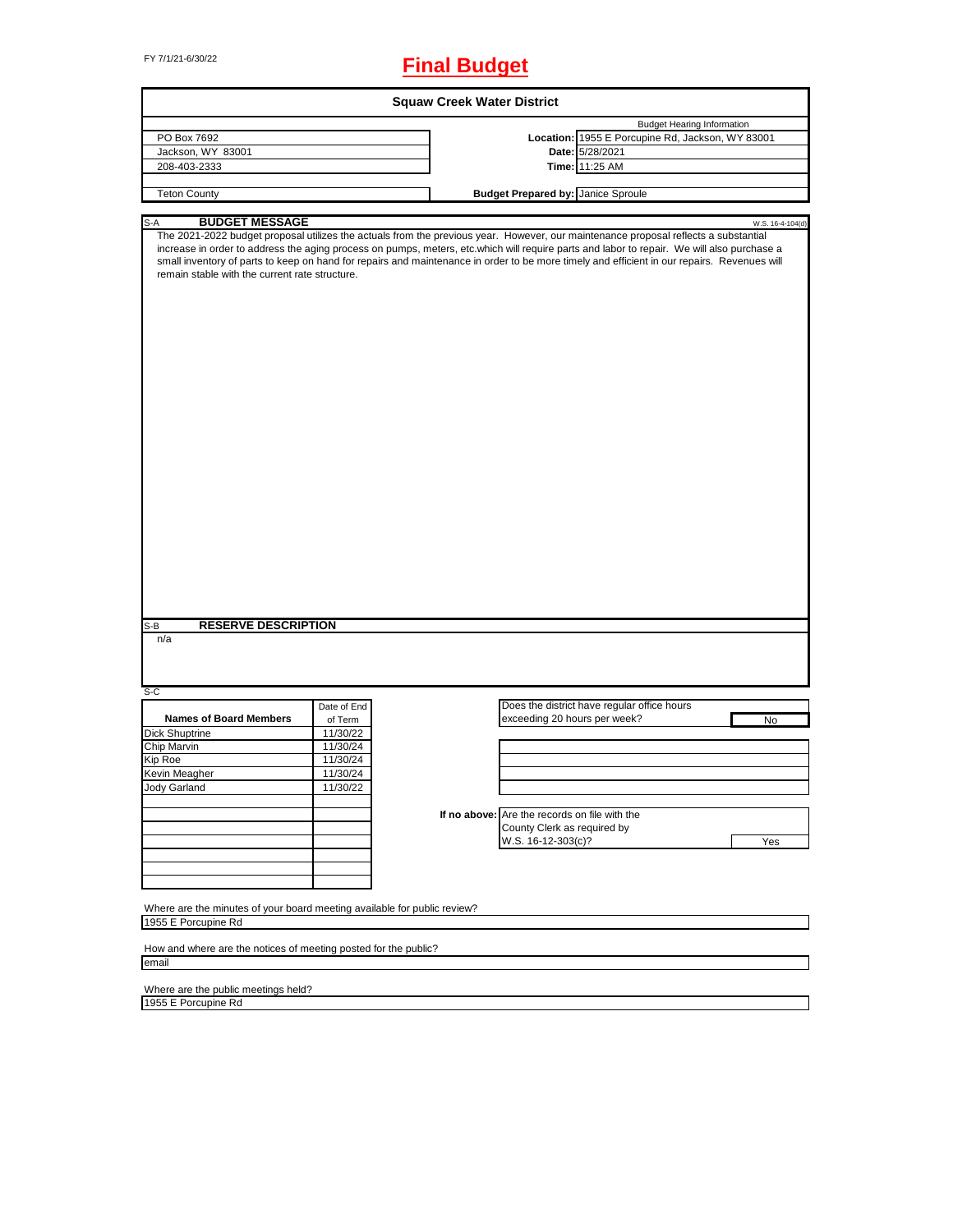### **FINAL BUDGET SUMMARY**

|       | <b>OVERVIEW</b>                                             | 2019-2020<br>Actual | 2020-2021<br>Estimated | 2021-2022<br>Proposed | Final Approval |
|-------|-------------------------------------------------------------|---------------------|------------------------|-----------------------|----------------|
|       |                                                             |                     |                        |                       |                |
| $S-1$ | <b>Total Budgeted Expenditures</b>                          | \$56,948            | \$59,847               | \$73,023              | \$73,023       |
| $S-2$ | <b>Total Principal to Pay on Debt</b>                       | \$5,310             | \$5,441                | \$5,575               | \$5,575        |
| $S-3$ | <b>Total Change to Restricted Funds</b>                     | \$0                 | \$0                    | \$0                   | \$0            |
| $S-4$ | <b>Total General Fund and Forecasted Revenues Available</b> | \$111,626           | \$114,421              | \$161,319             | \$161,319      |
|       |                                                             |                     |                        |                       |                |
| $S-5$ | Amount requested from County Commissioners                  | \$28,442            | \$31,200               | \$58,500              | \$58,500       |
|       |                                                             |                     |                        |                       |                |
| $S-6$ | <b>Additional Funding Needed:</b>                           |                     |                        | \$0                   | \$0            |

|                  | <b>REVENUE SUMMARY</b>                           |            | 2020-2021<br>Estimated | 2021-2022<br>Proposed | <b>Final Approval</b>             |
|------------------|--------------------------------------------------|------------|------------------------|-----------------------|-----------------------------------|
|                  |                                                  | Actual     |                        |                       |                                   |
| $S-7$            | <b>Operating Revenues</b>                        | \$45,568   | \$45,496               | \$46,646              | \$46,646                          |
| $S-8$            | Tax levy (From the County Treasurer)             | \$28,442   | \$31,200               | \$58,500              | \$58,500                          |
| $S-9$            | <b>Government Support</b>                        | \$0        | \$0                    | \$0                   | \$0                               |
| $S-10$           | <b>Grants</b>                                    | \$0        | \$0                    | \$0                   | \$0                               |
| $S-11$           | Other County Support (Not from Co. Treas.)       | \$0        | \$0                    | \$0                   | \$0                               |
| $S-12$           | <b>Miscellaneous</b>                             | \$31       | \$140                  | \$474                 | \$474                             |
| $S-13$           | <b>Other Forecasted Revenue</b>                  | \$0        | \$0                    | \$0                   | \$0                               |
|                  |                                                  |            |                        |                       |                                   |
| $S-14$           | <b>Total Revenue</b>                             | \$74.041   | \$76.836               | \$105.620             | \$105.620                         |
|                  | FY 7/1/21-6/30/22                                |            |                        |                       | <b>Squaw Creek Water District</b> |
|                  | <b>EXPENDITURE SUMMARY</b>                       | 2019-2020  | 2020-2021              | 2021-2022             | <b>Final Approval</b>             |
|                  |                                                  | Actual     | Estimated              | Proposed              |                                   |
| $S-15$           | <b>Capital Outlay</b>                            | \$0        | \$0                    | \$0                   | \$0                               |
| $S-16$           | <b>Interest and Fees On Debt</b>                 | \$3,108    | \$2,977                | \$2,843               | \$2,843                           |
| $S-17$           | <b>Administration</b>                            | \$8,136    | \$9,720                | \$10,260              | \$10,260                          |
| $S-18$           | <b>Operations</b>                                | \$44,650   | \$46,050               | \$58,955              | \$58,955                          |
| $S-19$           | <b>Indirect Costs</b>                            | \$1,054    | \$1,100                | \$965                 | \$965                             |
| <b>S-20R</b>     | <b>Expenditures paid by Reserves</b>             | \$0        | \$0                    | \$0                   | \$0                               |
|                  | <b>Total Expenditures</b>                        | \$56,948   | \$59,847               | \$73,023              | \$73,023                          |
| $S-20$           |                                                  |            |                        |                       |                                   |
|                  | <b>DEBT SUMMARY</b>                              | 2019-2020  | 2020-2021              | 2021-2022             |                                   |
|                  |                                                  | Actual     | Estimated              | Proposed              | Final Approval                    |
|                  |                                                  |            |                        |                       |                                   |
| $S-21$           | <b>Principal Paid on Debt</b>                    | \$5,310    | \$5,441                | \$5,575               | \$5,575                           |
|                  |                                                  | 2019-2020  | 2020-2021              | 2021-2022             |                                   |
|                  | <b>CASH AND INVESTMENTS</b>                      | Actual     | Estimated              | Proposed              | <b>Final Approval</b>             |
|                  |                                                  |            |                        |                       |                                   |
| $S-22$           | <b>TOTAL GENERAL FUNDS</b>                       | \$37,585   | \$37,585               | \$55,699              | \$55,699                          |
|                  | <b>Summary of Reserve Funds</b>                  |            |                        |                       |                                   |
|                  |                                                  |            |                        |                       |                                   |
|                  |                                                  |            |                        |                       |                                   |
| $S-23$           | <b>Beginning Balance in Reserve Accounts</b>     |            |                        |                       |                                   |
| $S-24$           | a. Sinking and Debt Service Funds                | \$0        | \$0                    | \$0                   | \$0                               |
| $S-25$           | b. Reserves                                      | \$0        | \$0                    | \$0                   |                                   |
| $S-26$           | c. Bond Funds                                    | \$0        | \$0                    | \$0                   |                                   |
|                  | Total Reserves (a+b+c)                           | \$0        | \$0                    | \$0                   |                                   |
| $S-27$           | Amount to be added                               |            |                        |                       | \$0<br>\$0<br>\$0                 |
| $S-28$<br>$S-29$ | a. Sinking and Debt Service Funds<br>b. Reserves | \$0<br>\$0 | \$0                    | \$0<br>\$0            |                                   |
| $S-30$           | c. Bond Funds                                    | \$0        | \$0<br>\$0             | \$0                   | \$0<br>\$0                        |
|                  |                                                  | \$0        |                        |                       |                                   |
|                  | Total to be added (a+b+c)                        |            | \$0                    | \$0                   |                                   |
| $S-31$           | <b>Subtotal</b>                                  | \$0        | \$0                    | \$0                   |                                   |
| $S-32$           | Less Total to be spent                           | \$0        | \$0                    | \$0                   | \$0<br>\$0<br>\$0<br>\$0          |
| $S-33$           | TOTAL RESERVES AT END OF FISCAL YEAR             | \$0        | SO                     | $\overline{50}$       | \$0                               |

*Budget Officer / District Official (if not same as "Submitted by")*

Date adopted by Special District

| <b>DISTRICT ADDRESS: PO Box 7692</b> |                   | <b>PREPARED BY: Janice Sproule</b> |
|--------------------------------------|-------------------|------------------------------------|
|                                      | Jackson, WY 83001 |                                    |

**DISTRICT PHONE:** 208-403-2333

1/23/19 *Form approved by Wyoming Department of Audit, Public Funds Division Prepared in compliance with the Uniform Municipal Fiscal Procedures Act (W.S. 16-4-101 through 124) as it applies.*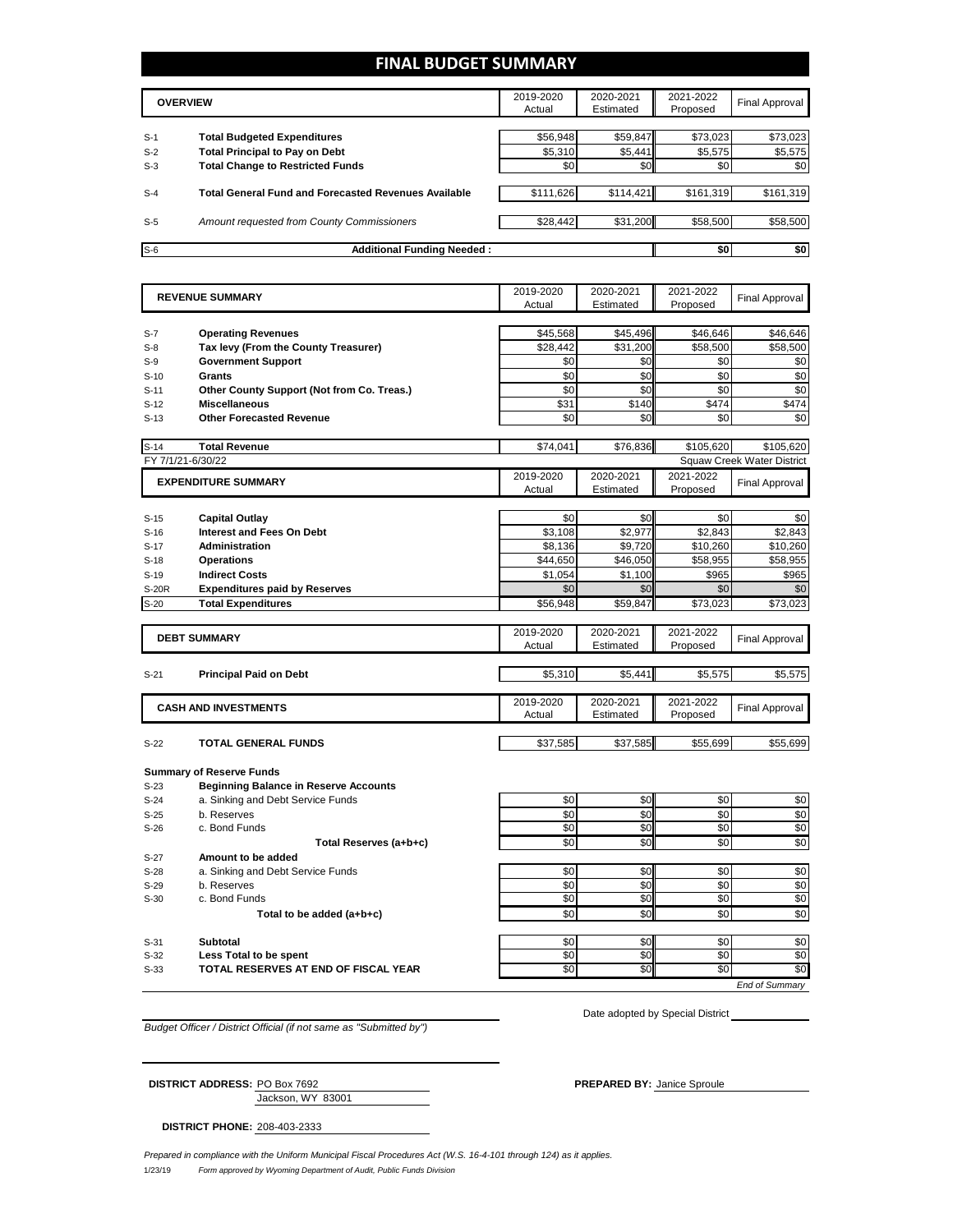|                | <b>Squaw Creek Water District</b>                    |                  |                     |                        | <b>FYE</b>            | 6/30/2022             |
|----------------|------------------------------------------------------|------------------|---------------------|------------------------|-----------------------|-----------------------|
|                | <b>NAME OF DISTRICT/BOARD</b>                        |                  |                     |                        |                       |                       |
|                |                                                      |                  |                     |                        |                       |                       |
|                | PROPERTY TAXES AND ASSESSMENTS                       |                  |                     |                        |                       |                       |
|                |                                                      |                  |                     |                        |                       |                       |
|                |                                                      | <b>DOA Chart</b> | 2019-2020<br>Actual | 2020-2021<br>Estimated | 2021-2022<br>Proposed | <b>Final Approval</b> |
|                |                                                      | of Accounts      |                     |                        |                       |                       |
| $R-1$          | <b>Property Taxes and Assessments Received</b>       |                  |                     |                        |                       |                       |
| $R-1.1$        | Tax Levy (From the County Treasurer)                 | 4001             | \$28,442            | \$31,200               | \$58,500              | \$58,500              |
| $R-1.2$        | Other County Support (see note on the right)         | 4005             |                     |                        |                       |                       |
|                | <b>FORECASTED REVENUE</b>                            |                  |                     |                        |                       |                       |
|                |                                                      |                  |                     |                        |                       |                       |
|                |                                                      |                  | 2019-2020           | 2020-2021              | 2021-2022             |                       |
|                |                                                      | <b>DOA Chart</b> | Actual              | Estimated              | Proposed              | <b>Final Approval</b> |
|                |                                                      | of Accounts      |                     |                        |                       |                       |
| $R-2$          | <b>Revenues from Other Governments</b>               |                  |                     |                        |                       |                       |
| $R - 2.1$      | <b>State Aid</b>                                     | 4211             |                     |                        |                       |                       |
| $R - 2.2$      | Additional County Aid (non-treasurer)                | 4237             |                     |                        |                       |                       |
|                | R-2.3 City (or Town) Aid                             | 4237<br>4237     |                     |                        |                       |                       |
|                | R-2.4 Other (Specify)                                |                  |                     |                        |                       |                       |
| R-2.5<br>$R-3$ | <b>Total Government Support</b>                      |                  | \$0                 | \$0                    | \$0                   | \$0                   |
|                | <b>Operating Revenues</b><br><b>Customer Charges</b> | 4300             | \$27,828            | \$45,496               | \$46,646              | \$46,646              |
| R-3.1          | R-3.2 Sales of Goods or Services                     | 4300             |                     |                        |                       |                       |
|                | R-3.3 Other Assessments                              | 4503             | \$17,740            |                        |                       |                       |
| $R - 3.4$      | <b>Total Operating Revenues</b>                      |                  | \$45,568            | \$45,496               | \$46,646              | \$46,646              |
| $R-4$          | Grants                                               |                  |                     |                        |                       |                       |
| $R - 4.1$      | <b>Direct Federal Grants</b>                         | 4201             |                     |                        |                       |                       |
|                | R-4.2 Federal Grants thru State Agencies             | 4201             |                     |                        |                       |                       |
|                | R-4.3 Grants from State Agencies                     | 4211             |                     |                        |                       |                       |
| $R - 4.4$      | <b>Total Grants</b>                                  |                  | \$0                 | \$0                    | \$0                   | \$0                   |
| $R-5$          | <b>Miscellaneous Revenue</b>                         |                  |                     |                        |                       |                       |
| $R - 5.1$      | Interest                                             | 4501             | \$31                | \$40                   | \$24                  | \$24                  |
| $R-5.2$        | Other: Specify<br><b>LVE Dividend</b>                | 4500             |                     | \$100                  | \$450                 | \$450                 |
| $R-5.3$        | Other: Additional                                    |                  |                     |                        |                       |                       |
| $R-5.4$        | <b>Total Miscellaneous</b>                           |                  | \$31                | \$140                  | \$474                 | \$474                 |
| $R - 5.5$      | <b>Total Forecasted Revenue</b>                      |                  | \$45,599            | \$45,636               | \$47,120              | \$47,120              |
| $R-6$          | <b>Other Forecasted Revenue</b>                      |                  |                     |                        |                       |                       |
| $R-6.1$        | a. Other past due as estimated by Co. Treas.         | 4004             |                     |                        |                       |                       |
| $R-6.2$        | b. Other forecasted revenue (specify):               |                  |                     |                        |                       |                       |
| $R-6.3$        |                                                      | 4500             |                     |                        |                       |                       |
| $R-6.4$        |                                                      | 4500             |                     |                        |                       |                       |
| $R - 6.5$      |                                                      |                  |                     |                        |                       |                       |
|                | R-6.6 Total Other Forecasted Revenue (a+b)           |                  | \$0                 | \$0                    | \$0                   | \$0                   |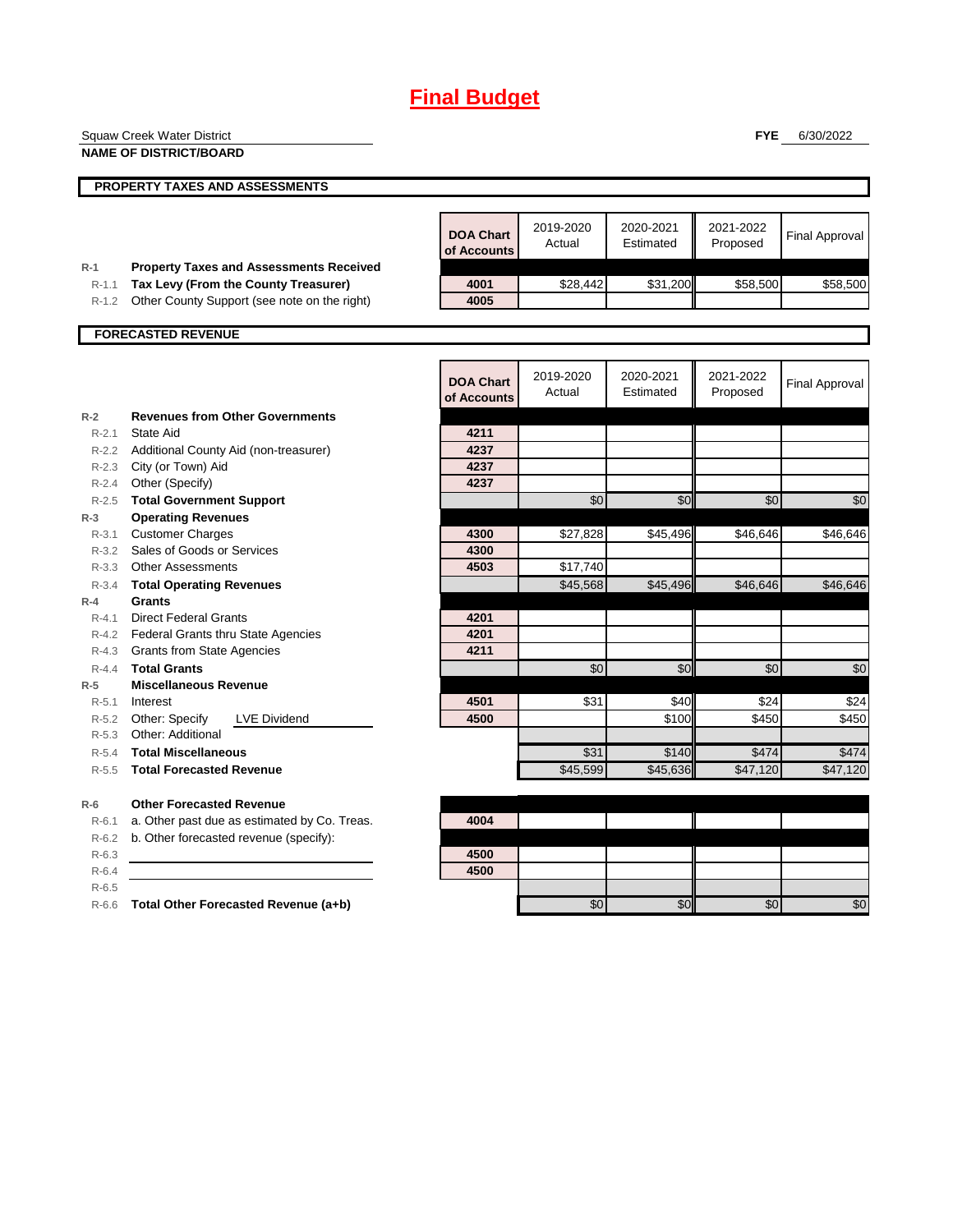#### **CAPITAL OUTLAY BUDGET**

|           |                             | VI AVVVJ |
|-----------|-----------------------------|----------|
| $E-1$     | <b>Capital Outlay</b>       |          |
| $E - 1.1$ | <b>Real Property</b>        | 6201     |
| $E - 1.2$ | Vehicles                    | 6210     |
| $E-1.3$   | Office Equipment            | 6211     |
| $E - 1.4$ | Other (Specify)             |          |
| $E - 1.5$ |                             | 6200     |
| $E - 1.6$ |                             | 6200     |
| $E-1.7$   |                             |          |
| $E - 1.8$ | <b>TOTAL CAPITAL OUTLAY</b> |          |
|           |                             |          |

| <b>DOA Chart</b><br>of Accounts | 2019-2020<br>Actual | 2020-2021<br>Estimated | 2021-2022<br>Proposed | <b>Final Approval</b> |
|---------------------------------|---------------------|------------------------|-----------------------|-----------------------|
|                                 |                     |                        |                       |                       |
| 6201                            |                     |                        |                       |                       |
| 6210                            |                     |                        |                       |                       |
| 6211                            |                     |                        |                       |                       |
|                                 |                     |                        |                       |                       |
| 6200                            |                     |                        |                       |                       |
| 6200                            |                     |                        |                       |                       |
|                                 |                     |                        |                       |                       |
|                                 | \$0                 | ፍሰ                     | \$0                   | \$0                   |

#### **ADMINISTRATION BUDGET**

|           |                                      | <b>DOA Chart</b><br>of Accounts | 2019-2020<br>Actual | 2020-2021<br>Estimated | 2021-2022<br>Proposed | <b>Final Approval</b> |
|-----------|--------------------------------------|---------------------------------|---------------------|------------------------|-----------------------|-----------------------|
| $E-2$     | <b>Personnel Services</b>            |                                 |                     |                        |                       |                       |
| $E - 2.1$ | Administrator                        | 7002                            |                     |                        |                       |                       |
| $E - 2.2$ | Secretary                            | 7003                            | \$4,824             | \$6,600                | \$7,975               | \$7,975               |
| $E - 2.3$ | Clerical                             | 7004                            |                     |                        |                       |                       |
| $E - 2.4$ | Other (Specify)                      |                                 |                     |                        |                       |                       |
| $E - 2.5$ |                                      | 7005                            |                     |                        |                       |                       |
| $E - 2.6$ |                                      | 7005                            |                     |                        |                       |                       |
| $E - 2.7$ |                                      |                                 |                     |                        |                       |                       |
| $E-3$     | <b>Board Expenses</b>                |                                 |                     |                        |                       |                       |
| $E - 3.1$ | Travel                               | 7011                            |                     |                        |                       |                       |
| $E - 3.2$ | Mileage                              | 7012                            |                     |                        |                       |                       |
| $E - 3.3$ | Other (Specify)                      |                                 |                     |                        |                       |                       |
| $E - 3.4$ |                                      | 7013                            |                     |                        |                       |                       |
| $E - 3.5$ |                                      | 7013                            |                     |                        |                       |                       |
| $E - 3.6$ |                                      |                                 |                     |                        |                       |                       |
| $E-4$     | <b>Contractual Services</b>          |                                 |                     |                        |                       |                       |
| $E - 4.1$ | Legal                                | 7021                            |                     | \$500                  | \$500                 | \$500                 |
| $E-4.2$   | Accounting/Auditing                  | 7022                            |                     |                        |                       |                       |
| $E-4.3$   | Other (Specify)                      |                                 |                     |                        |                       |                       |
| $E-4.4$   | Energy Lab; Environ Lab              | 7023                            | \$2,673             | \$550                  |                       |                       |
| $E-4.5$   | Water testing                        | 7023                            |                     | \$240                  | \$590                 | \$590                 |
| $E-4.6$   |                                      |                                 |                     |                        |                       |                       |
| $E-5$     | <b>Other Administrative Expenses</b> |                                 |                     |                        |                       |                       |
| $E - 5.1$ | <b>Office Supplies</b>               | 7031                            | \$399               | \$760                  | \$160                 | \$160                 |
| $E - 5.2$ | Office equipment, rent & repair      | 7032                            |                     | \$80                   |                       |                       |
| $E-5.3$   | Education                            | 7033                            |                     |                        |                       |                       |
| $E - 5.4$ | Registrations                        | 7034                            |                     | $\sqrt{$450}$          | \$450                 | \$450                 |
| $E - 5.5$ | Other (Specify)                      |                                 |                     |                        |                       |                       |
| $E-5.6$   | Bank fees                            | 7035                            | \$240               | \$240                  | \$240                 | \$240                 |
| $E - 5.7$ | Newspaper; Merchant fees             | 7035                            |                     | \$300                  | \$345                 | \$345                 |
| $E - 5.8$ |                                      |                                 |                     |                        |                       |                       |
| $E-6$     | <b>TOTAL ADMINISTRATION</b>          |                                 | \$8,136             | \$9,720                | \$10,260              | \$10,260              |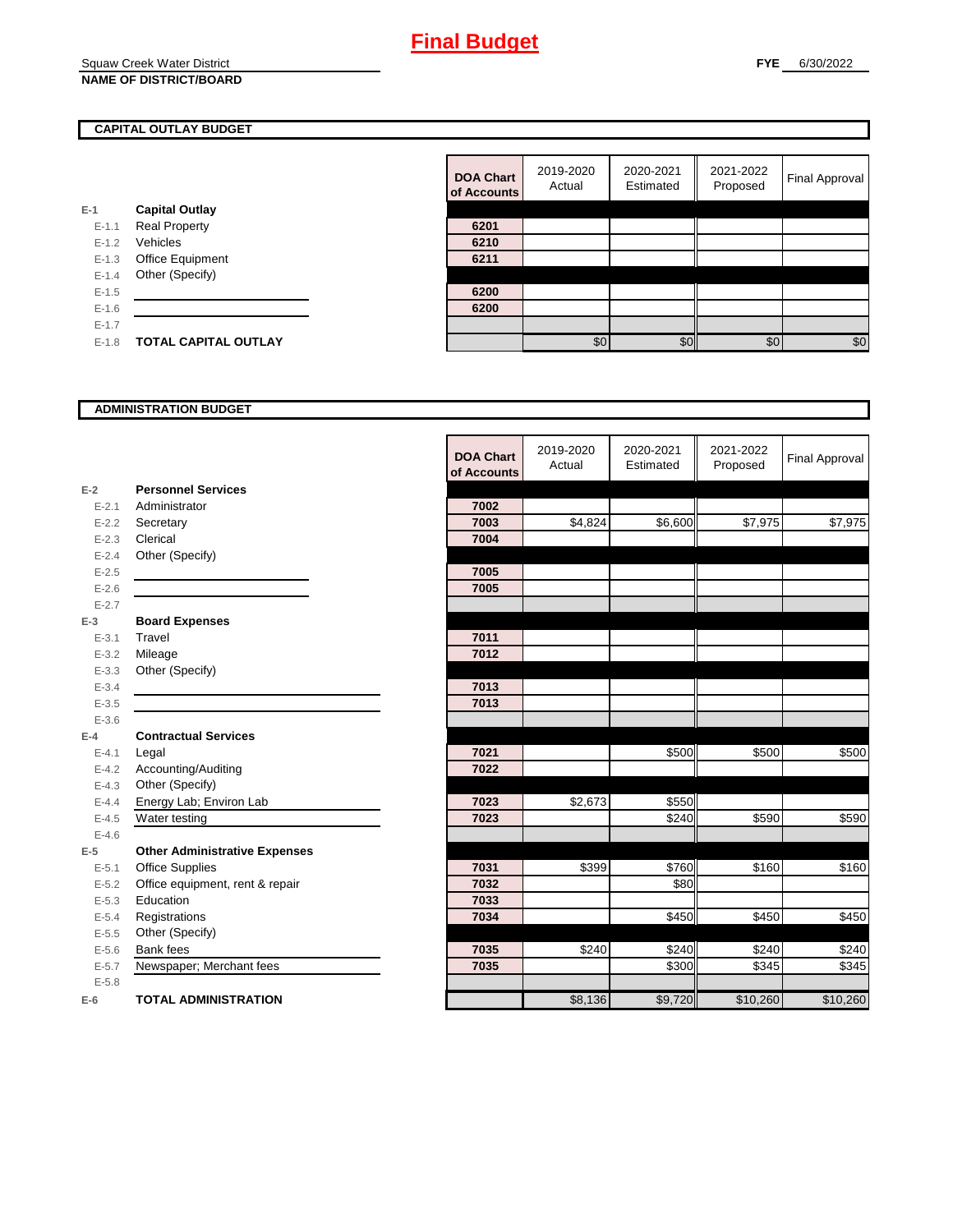Squaw Creek Water District

#### **OPERATIONS BUDGET**

|           |                                                                                           | <b>DOA Chart</b><br>of Accounts | 2019-2020<br>Actual | 2020-2021<br>Estimated | 2021-2022<br>Proposed | <b>Final Approval</b> |
|-----------|-------------------------------------------------------------------------------------------|---------------------------------|---------------------|------------------------|-----------------------|-----------------------|
| $E-7$     | <b>Personnel Services</b>                                                                 |                                 |                     |                        |                       |                       |
| $E - 7.1$ | Wages--Operations                                                                         | 7202                            |                     | \$42,100               |                       |                       |
| $E - 7.2$ | <b>Service Contracts</b>                                                                  | 7203                            | \$35,332            |                        | \$34,500              | \$34,500              |
| $E - 7.3$ | Other (Specify)                                                                           |                                 |                     |                        |                       |                       |
| $E - 7.4$ | Meter reading                                                                             | 7204                            | \$585               | \$900                  | \$600                 | \$600                 |
| $E - 7.5$ |                                                                                           | 7204                            |                     |                        |                       |                       |
| $E - 7.6$ |                                                                                           |                                 |                     |                        |                       |                       |
| E-8       | <b>Travel</b>                                                                             |                                 |                     |                        |                       |                       |
| $E - 8.1$ | Mileage                                                                                   | 7211                            |                     |                        |                       |                       |
| $E - 8.2$ | Other (Specify)                                                                           |                                 |                     |                        |                       |                       |
| $E - 8.3$ |                                                                                           | 7212                            |                     |                        |                       |                       |
| $E - 8.4$ |                                                                                           | 7212                            |                     |                        |                       |                       |
| $E - 8.5$ |                                                                                           |                                 |                     |                        |                       |                       |
| E-9       | <b>Operating supplies (List)</b>                                                          |                                 |                     |                        |                       |                       |
| $E - 9.1$ |                                                                                           | 7220                            |                     |                        |                       |                       |
| $E - 9.2$ |                                                                                           | 7220                            |                     |                        |                       |                       |
| $E - 9.3$ |                                                                                           | 7220                            |                     |                        |                       |                       |
| $E - 9.4$ |                                                                                           | 7220                            |                     |                        |                       |                       |
| $E - 9.5$ |                                                                                           |                                 |                     |                        |                       |                       |
| $E-10$    | <b>Program Services (List)</b>                                                            |                                 |                     |                        |                       |                       |
| $E-10.1$  | Century Link - telephone                                                                  | 7230                            | \$340               | \$340                  | \$340                 | \$340                 |
| $E-10.2$  | LVE - Electricity                                                                         | 7230                            | \$3,114             | \$2,710                | \$3,240               | \$3,240               |
| $E-10.3$  |                                                                                           | 7230                            |                     |                        |                       |                       |
| $E-10.4$  |                                                                                           | 7230                            |                     |                        |                       |                       |
| $E-10.5$  |                                                                                           |                                 |                     |                        |                       |                       |
| E-11      | <b>Contractual Arrangements (List)</b>                                                    |                                 |                     |                        |                       |                       |
| $E-11.1$  |                                                                                           | 7400                            |                     |                        |                       |                       |
| $E-11.2$  |                                                                                           | 7400                            |                     |                        |                       |                       |
| $E-11.3$  | the control of the control of the control of the control of the control of the control of | 7400                            |                     |                        |                       |                       |
| $E-11.4$  |                                                                                           | 7400                            |                     |                        |                       |                       |
| $E-11.5$  |                                                                                           |                                 |                     |                        |                       |                       |
| $E-12$    | <b>Other operations (Specify)</b>                                                         |                                 |                     |                        |                       |                       |
| $E-12.1$  | R&M                                                                                       | 7450                            | \$5,052             |                        | \$20,000              | \$20,000              |
| $E-12.2$  | Plowing                                                                                   | 7450                            | \$227               |                        | \$275                 | \$275                 |
| $E-12.3$  |                                                                                           | 7450                            |                     |                        |                       |                       |
| $E-12.4$  |                                                                                           | 7450                            |                     |                        |                       |                       |
| $E-12.5$  |                                                                                           |                                 |                     |                        |                       |                       |
| $E-13$    | <b>TOTAL OPERATIONS</b>                                                                   |                                 | \$44,650            | \$46,050               | \$58,955              | \$58,955              |
|           |                                                                                           |                                 |                     |                        |                       |                       |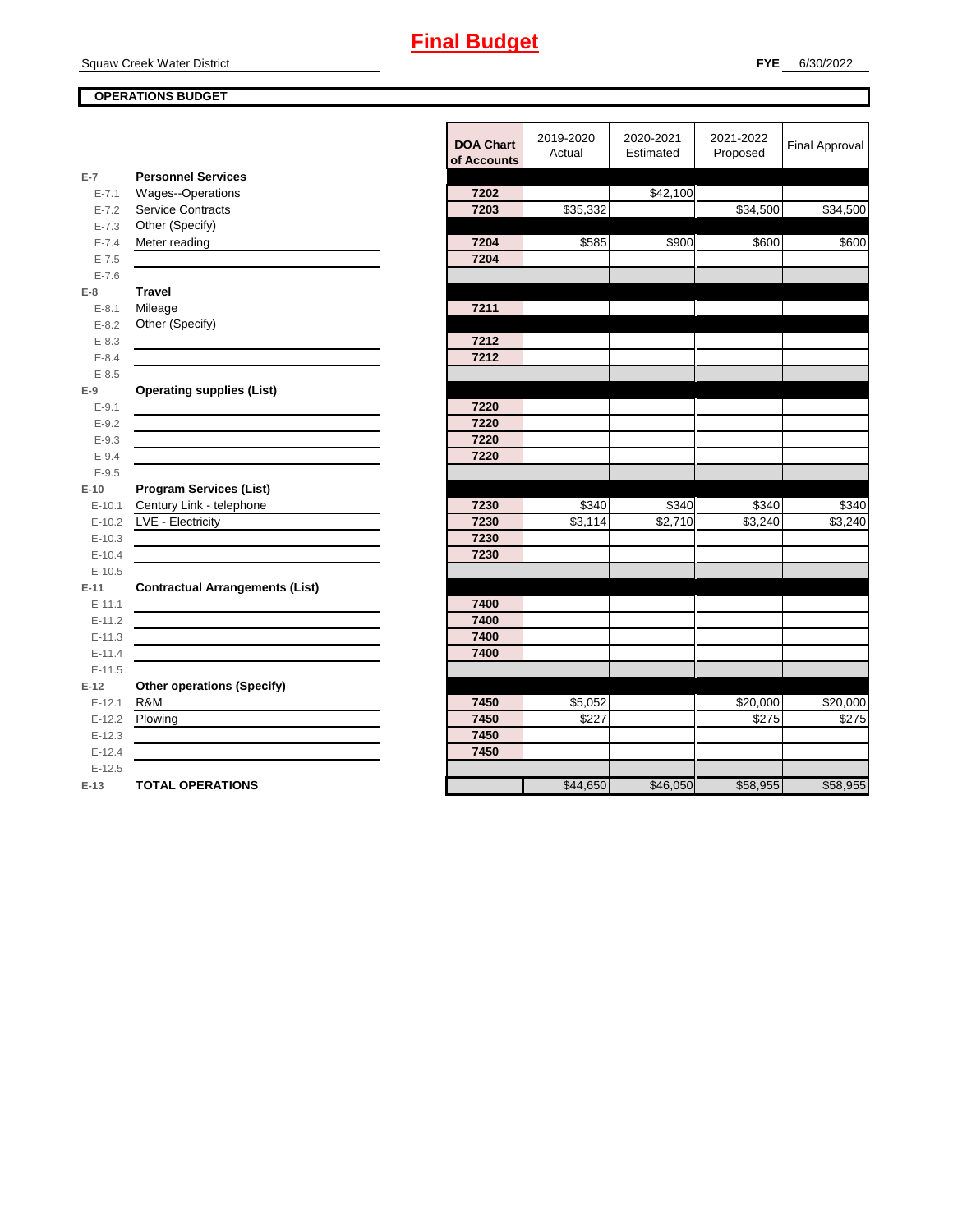Squaw Creek Water District

#### **INDIRECT COSTS BUDGET**

|          |                              | <b>DOA Chart</b><br>of Accounts | 2019-2020<br>Actual | 2020-2021<br>Estimated | 2021-2022<br>Proposed | <b>Final Approval</b> |
|----------|------------------------------|---------------------------------|---------------------|------------------------|-----------------------|-----------------------|
| $E-14$   | <b>Insurance</b>             |                                 |                     |                        |                       |                       |
| $E-14.1$ | Liability                    | 7502                            | \$854               | \$1,000                | \$865                 | \$865                 |
| $E-14.2$ | Buildings and vehicles       | 7503                            |                     |                        |                       |                       |
| $E-14.3$ | Equipment                    | 7504                            |                     |                        |                       |                       |
| $E-14.4$ | Other (Specify)              |                                 |                     |                        |                       |                       |
| $E-14.5$ | <b>Surety Bond</b>           | 7505                            | \$200               | \$100                  | \$100                 | \$100                 |
| $E-14.6$ |                              | 7505                            |                     |                        |                       |                       |
| $E-14.7$ |                              |                                 |                     |                        |                       |                       |
| $E-15$   | Indirect payroll costs:      |                                 |                     |                        |                       |                       |
| $E-15.1$ | FICA (Social Security) taxes | 7511                            |                     |                        |                       |                       |
| $E-15.2$ | <b>Workers Compensation</b>  | 7512                            |                     |                        |                       |                       |
| $E-15.3$ | <b>Unemployment Taxes</b>    | 7513                            |                     |                        |                       |                       |
| $E-15.4$ | Retirement                   | 7514                            |                     |                        |                       |                       |
| $E-15.5$ | Health Insurance             | 7515                            |                     |                        |                       |                       |
| $E-15.6$ | Other (Specify)              |                                 |                     |                        |                       |                       |
| $E-15.7$ |                              | 7516                            |                     |                        |                       |                       |
| $E-15.8$ |                              | 7516                            |                     |                        |                       |                       |
| $E-15.9$ |                              |                                 |                     |                        |                       |                       |
|          |                              |                                 |                     |                        |                       |                       |
| $E-17$   | <b>TOTAL INDIRECT COSTS</b>  |                                 | \$1,054             | \$1,100                | \$965                 | \$965                 |

#### **DEBT SERVICE BUDGET**

| <b>DOA Chart</b><br>of Accounts | 2019-2020<br>Actual | 2020-2021<br>Estimated | 2021-2022<br>Proposed | <b>Final Approval</b> |
|---------------------------------|---------------------|------------------------|-----------------------|-----------------------|
|                                 |                     |                        |                       |                       |
| 6401                            | \$5,310             | \$5,441                | \$5,575               | \$5,575               |
| 6410                            | \$3,108             | \$2,977                | \$2.843               | \$2.843               |
| 6420                            |                     |                        |                       |                       |
|                                 | \$8,418             | \$8,418                | \$8,418               | \$8,418               |

**D-1.1 Principal** 

**D-1.2 Interest** 

D-1.3 **Fees** 

**D-2 TOTAL DEBT SERVICE**